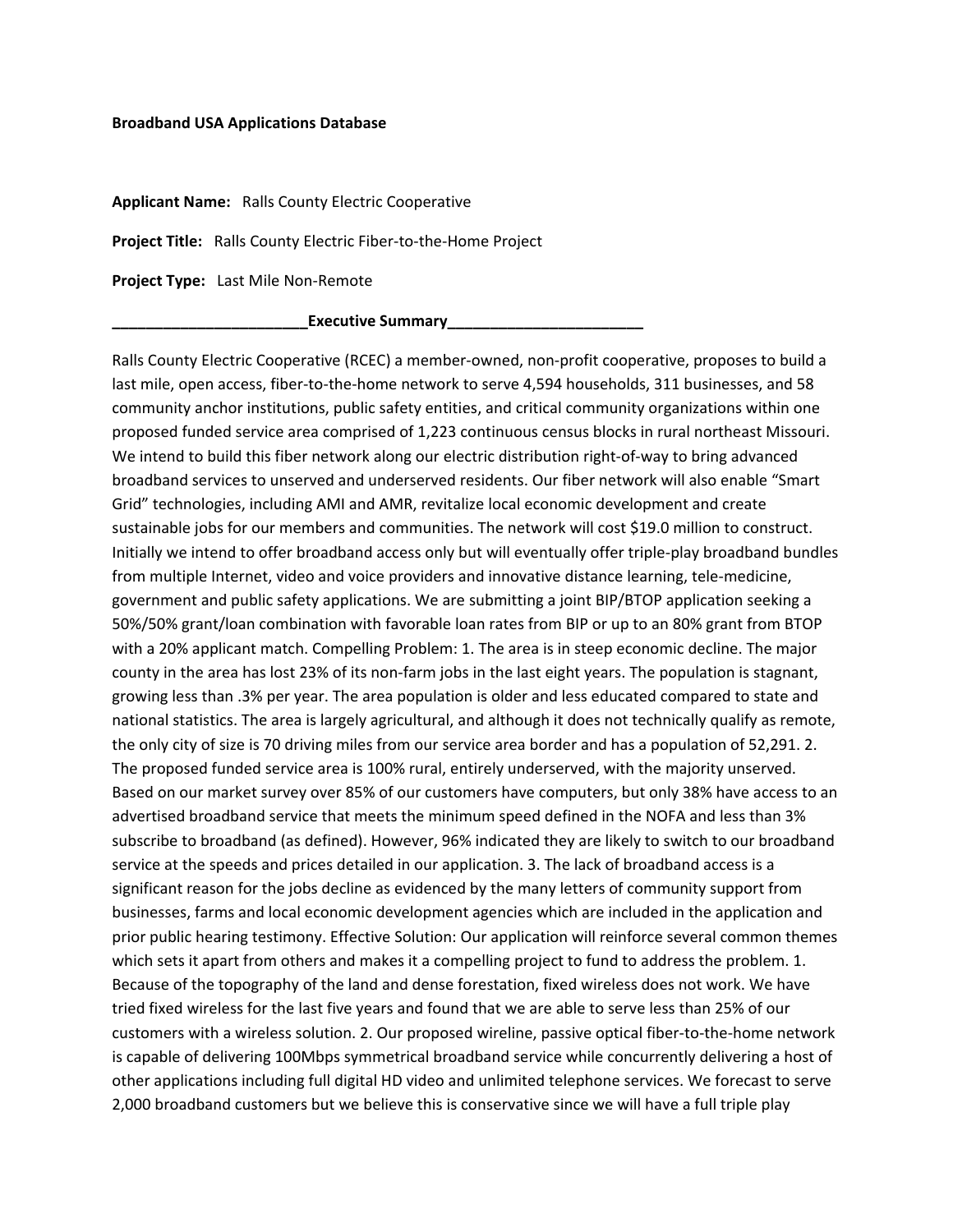offering available to all RCEC members when the service is connected at their home. 3. Historically, deploying fiber has not been financially feasible in rural markets. However, the combination of Pulse's less costly FTTH design/build, using our pole-grid and rights-of-way, coupled with our non-profit financial status makes this project work. 4. Our project is sponsored by the state of Missouri as a last mile demonstration project and non-proprietary data will be shared. When successful, the model can be expanded to other co-ops. BIP/BTOP seed capital for our project will encourage others to enter the market using private financing. 5. We're prepared to start the project immediately and will complete it within thirty six months. We will begin offering broadband access to our first customers within 3-6 months of the start of the project. a. We own our rights-of-way. We won't have any political or financial hold-ups negotiating right-of-way issues to delay the start of construction. b. Our partner, Pulse Broadband, has managed the design, engineering and walk-out for the construction of over 50,000 miles of plant. All key construction, equipment and head-end contractors and vendors are lined up to start the project. c. The fiber-to-the-home solution used by Pulse has been successfully deployed for the last three years. d. The design and construction has already been evaluated and approved by the RUS and it uses RUS-approved components. e. Both RCEC and Pulse have had direct prior experience with RUS projects. We know what to expect, how to access and account for the money, and how to comply with government audit and oversight regulations. f. The fiber will follow the existing pole grid, with minimal ecological and environmental disruption. Our design is also green, since it does not require excessive power to amplify or repeat signal delivery. 6. We'll create approximately 35-40 new construction, installation, maintenance, and customer service positions. We also estimate that broadband over fiber will add 1,352 non-farm jobs over the next 10 years. Fiber is the best technology available to create and sustain jobs because it enables advanced applications for business, medicine, and education. 7. Recovery Act and other governmental collaboration: Three specific projects support our position: a. DOE Smart Grid: Our fiber project will simultaneously enable two ARRA priorities, BIP/BTOP broadband and DOE smart grid. b. Missouri Broadband Now Partner: Our project has been selected as a last-mile demonstration project for Governor Jay Nixon's broader state-wide public-private broadband initiative. c. Army Corps of Engineers: As the current electric provider for the Corps' Clarence Cannon Dam/Mark Twain Lake project, we have a long-standing relationship with the Corps. Our fiber project will enable the upgrade of Corps communication infrastructure (an ARRA appropriated project). d. We also cite many other collaborative government sponsored projects that we intend to serve, like ARRA's Title XIII, Health Information Technology section, electronically linking patients with providers and health plans; and Missouri's Department of Education to extend ARRA Title VIII Education programs to students in their homes over broadband. The difference between our application and others is that we have been serving these government constituents for years. We have positive, existing relationships with these and other local community agencies. 8. OPEN, OPEN, OPEN: It is in our financial and fiduciary best interests to offer as many competing providers as we can on this network. Our direct incentive is to open the network as broadly as possible. a. Our partner, Pulse Broadband, has developed a completely open access network entry to permit multiple providers to "plug into" our network to offer competing broadband, video and VoIP products. b. As a not-for-profit cooperative, our mission is to provide value and service to our member-owners. Therefore, we have a direct responsibility to offer them as many providers as the network will allow, to maximize customer choice and hold prices down through competition. We believe that this open network/open access model is a potential "game changer" to